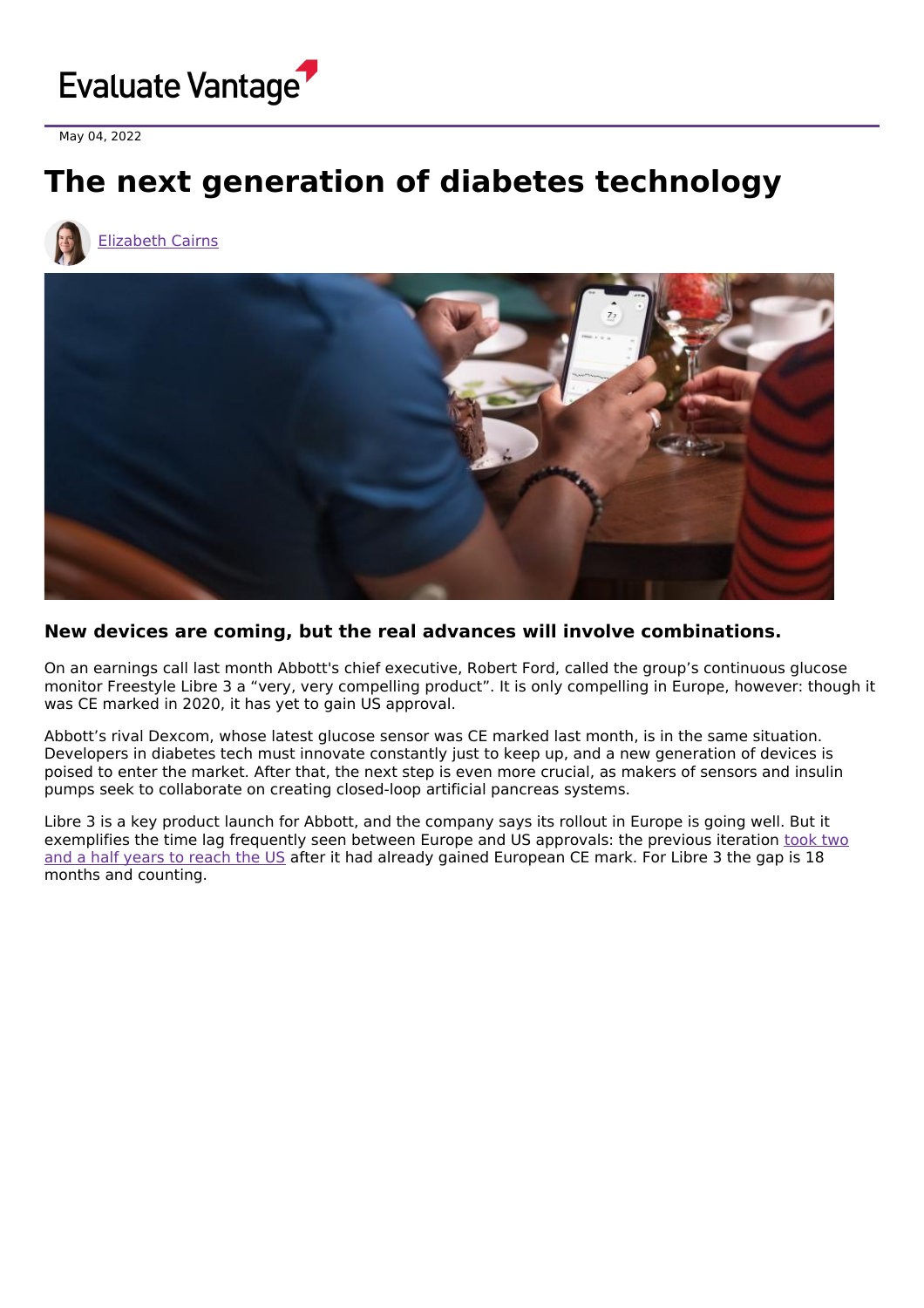| Selected current and forthcoming diabetes devices - in-house |                     |              |                                           |  |  |
|--------------------------------------------------------------|---------------------|--------------|-------------------------------------------|--|--|
| <b>Company</b>                                               | <b>Technology</b>   | <b>Type</b>  | <b>Status</b>                             |  |  |
| Abbott                                                       | Freestyle Libre 2   | iCGM         | CE marked Oct 2018; FDA approved Jun 2020 |  |  |
| Abbott                                                       | Freestyle Libre 3   | iCGM         | CE marked Sep 2020; awaiting FDA approval |  |  |
| Dexcom                                                       | G <sub>6</sub>      | <b>iCGM</b>  | FDA approved Mar 2018; CE marked Jun 2018 |  |  |
| Dexcom                                                       | G7                  | iCGM         | CE marked Mar 2022; awaiting FDA approval |  |  |
| <b>Insulet</b>                                               | <b>Omnipod Dash</b> | Insulin pump | FDA approved Jun 2018; CE marked Sep 2019 |  |  |
| Insulet                                                      | Omnipod 5*          | Insulin pump | FDA approved Jan 2022; awaiting CE mark   |  |  |
| Tandem                                                       | t:slim X2           | Insulin pump | FDA approved Aug 2017; CE marked Apr 2018 |  |  |
| Tandem                                                       | t: $\sin X3$        | Insulin pump | In development                            |  |  |
| Tandem                                                       | Mobi                | Insulin pump | Expected 2022                             |  |  |
| Ypsomed                                                      | Mylife YpsoPump     | Insulin pump | CE marked Jun 2016                        |  |  |
| Medtronic                                                    | Minimed 770G        | Closed-loop  | FDA approved Aug 2020; CE marked          |  |  |
| Medtronic                                                    | Minimed 780G        | Closed-loop  | CE marked Jun 2020; awaiting FDA approval |  |  |

iCGM = continuous glucose monitor. \*Formerly called Omnipod Horizon. Source: company communications & analyst notes.

It is a similar story for Dexcom, which makes a blood sugar monitor called the G7. In the US these advanced glucose sensors are used by 80-90% of patients with type 1 diabetes, according to Stifel analysts – the other patients use more basic gadgets that use regular fingerstick blood tests to measure sugar levels.

These machines are filed with the FDA as interoperable, or integrated, continuous glucose monitors (iCGM), meaning that they can transmit data to connected devices, including automated insulin pumps. Dexcom dominates the market for current-generation iCGMs, with 80-90% of users. But approval for Libre 3 with pump integration could move the needle towards Abbott, the analysts write. The race is on between these two groups to get their blood sugar monitors approved in the US.

## **Combos**

The aim of integrating sensors and pumps is to produce a closed-loop system that can adjust the insulin dose without input from the user – a so-called artificial pancreas.

With this aim in mind developers of iCGMs have for many years partnered with insulin pump makers, using their systems together. Theoretically, a new generation of closed-loop systems should be on the cards very soon after the individual devices get the nod from the regulators.

But one of the key insulin pump makers, Insulet, finds itself in an unusual position. Its new-generation product, a tubeless device called Omnipod 5, is approved in the US but not yet in Europe. Combination with either Abbott's or Dexcom's iCGMs will require regulatory action on one, and ideally both, sides of the Atlantic.

The other main developer of advanced insulin dosing systems is Tandem Diabetes Care. Tandem has two new products approaching the market: the next step-change of its flagship t:slim device, the X3, and a leadless pump called Mobi. Mobi is expected to gain approval this year, but no timeline has yet emerged for the t:slim X3.

Tandem is the current leader in terms of share. Between 60% and 80% of type 1 diabetics currently use insulin pumps, with 70-75% of this group using Tandem pumps, versus around 20% using Insulet's products. However, Stifel expects this mix to shift dramatically to closer to fifty/fifty following the full rollout of Omnipod 5 in Europe and its launch in the US.

One of the underdogs here recently scored a coup. Last week Abbott agreed to combine its Libre 3 iCGM with a pump from the Swiss company Ypsomed; the combination is still in development but could give both groups a fillip if it launches next year.